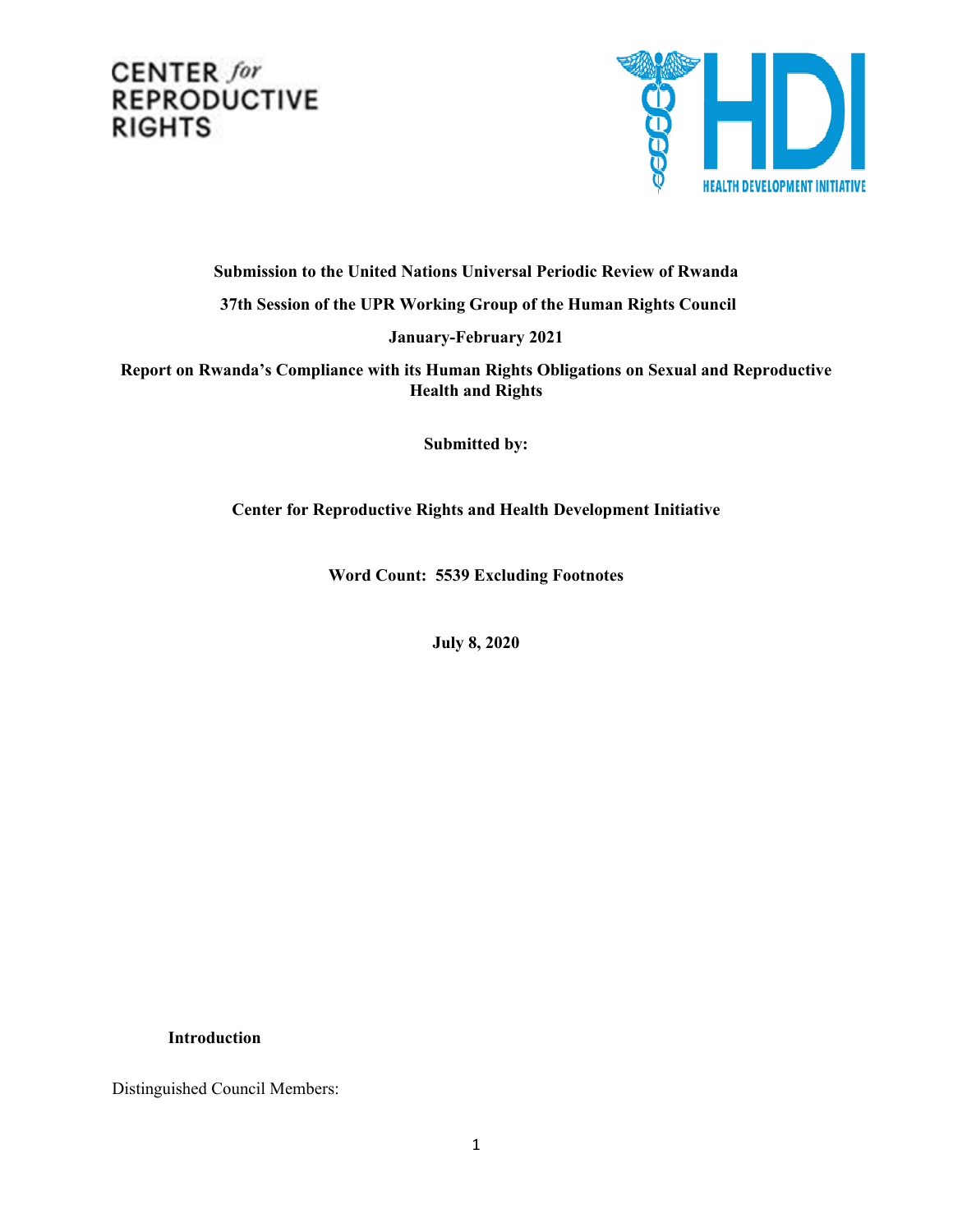The Center for Reproductive Rights (the **Center**) and Health Development Initiative (**HDI**) jointly submit this letter as relevant stakeholders<sup>1</sup> to assist in the review of Rwanda during the 37th session of the UPR Working Group of the Human Rights Council.

The Center is <sup>a</sup> non-profit legal advocacy organisation dedicated to promoting and defending reproductive rights worldwide. The Center uses the law at the national, regional, and international levels to advance reproductive freedom as <sup>a</sup> fundamental right that all governments are legally obligated to protect, respec<sup>t</sup> and fulfil. The Center has strengthened reproductive health laws and policies across the globe by working with more than 100 organisations in fifty nations in Africa, Asia, Europe, Latin American, the Caribbean, and the United States, and through in-depth engagemen<sup>t</sup> with UN and regional human rights bodies.

HDI is an independent, non-governmental, non-profit organisation based in Kigali and registered with the Rwandan government. HDI strives to improve both the quality and accessibility of healthcare for all Rwandans regardless of their socio-economic status. HDI was founded in 2006 by <sup>a</sup> dedicated group of Rwandan physicians with <sup>a</sup> vast experience in the health sector. This diverse group was united by <sup>a</sup> shared commitment to advance health and inclusive development for disadvantaged communities.

This letter highlights the following issues in Rwanda: maternal mortality and access to maternal healthcare, access to sexual and reproductive health services and information, including access to safe legal abortion and post-abortion care, and sexual and gender-based violence against women and girls.

## **A. Maternal mortality and access to maternal healthcare**

1. In its last review in 2015, the Government of Rwanda received several recommendations from member states to reduce maternal mortality,<sup>2</sup> including undertaking the following actions: (a) take measures to reduce the high rate of maternal mortality and improve access to maternal health information and services, including antenatal, delivery and post-natal care;<sup>3</sup> (b) redouble efforts to facilitate access to urgen<sup>t</sup> obstetrical care; 4 and, (c) reduce the high rate of maternal mortality and improve access to maternal health information and services. 5

2. In June 2016, Rwanda passed Law No 21/2016 relating to reproductive health<sup>6</sup> which contains concerning provisions and omits critical reproductive health services. For instance, the law leaves out services such as antenatal and postnatal care and abortion services which are essential to preventing maternal mortality and morbidity. It also gives the right to decide on one'<sup>s</sup> reproductive health only to persons who have attained the age of majority, 7 and does not account for adolescents who have not attained the age of majority.

3. General Comment No.22 by the Committee on Economic, Social and Cultural Rights (**CESCR Committee**) reminds States that adolescents face multiple discrimination while seeking sexual and reproductive health information and services and that States must pu<sup>t</sup> in place measures to guarantee nondiscrimination and substantive equality. 8 Further, the General Comment reaffirms individuals including adolescents have "the right to evidence-based information on all aspects of sexual and reproductive health, including maternal health, contraceptives, family planning, sexually transmitted infections, HIV prevention, safe abortion and post-abortion care, infertility and fertility options, and reproductive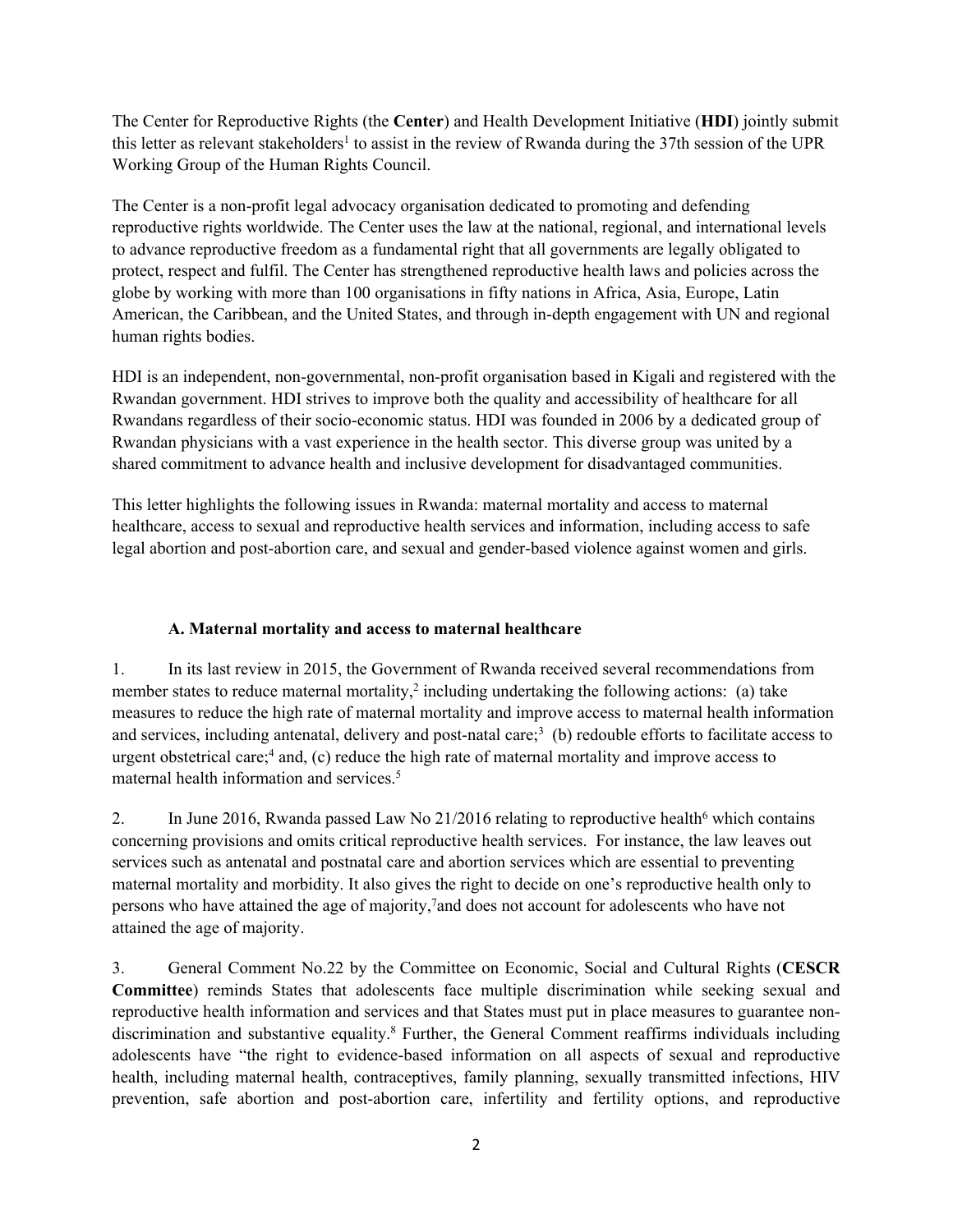cancer". <sup>9</sup> Also, during its 2017 review of Rwanda, the Committee on the Elimination of Discrimination against Women (**CEDAW Committee**), recognized that although there had been <sup>a</sup> reduction in the country'<sup>s</sup> maternal mortality rate, the rate remains relatively high, and recommended that "the State party continue its efforts to further reduce the high rate of maternal mortality, including by improving the quality, availability and accessibility of medical assistance throughout its territory."<sup>10</sup>

4. Indeed, the Maternal Mortality Ratio (**MMR**) in Rwanda dropped to 210 deaths per 100,000 live births in 2015,<sup>11</sup> due in part to the sensitisation of pregnant women to attend prenatal consultations and to deliver at health facilities; improvements in the referral system, notably the expansion of both basic and comprehensive emergency obstetric care capacity; and the work of ambulances to timely bring women in need of emergency care to the nearby hospitals.<sup>12</sup> However, Rwanda's MMR remains high compared to the goal of reducing the MMR to less than 70 per 100,000 live births under the Sustainable Development Goals. 13 Problems with accessing quality maternal health services also remain.

5. A recent study at the largest tertiary referral hospital in Rwanda indicated that although the most common causes of maternal near miss and maternal death were sepsis/severe systemic infection, postpartum hemorrhage and complications from eclampsia/severe preeclampsia, the most common *preventable* causes were medical errors, shortage of medical supplies, and lack of patient education/understanding of obstetric emergencies. <sup>14</sup> Rwanda'<sup>s</sup> 2015 Demographic Health Survey (**2015 RDHS**) shows that more than half (50%) of women do not attend<sup>15</sup> the minimum four (4) antenatal care (**ANC**) visits as recommended by the World Health Organization (**WHO**). 16 Further, <sup>a</sup> recent study indicated that continuous training opportunities for ANC providers in Rwanda are still rare and the information being given to pregnan<sup>t</sup> women attending ANC services is not enough; for example: (a) over 20% of the ANC providers did not advise pregnan<sup>t</sup> women on how to seek care if there was <sup>a</sup> sign of danger or if <sup>a</sup> symptom needing promp<sup>t</sup> referral should arise; and, (b) over <sup>a</sup> third of the ANC providers did not discuss the place of delivery with pregnant women.<sup>17</sup>

6. Also, while 91% of women delivered with the assistance of <sup>a</sup> skilled provider, only 18% received this care from doctors.<sup>18</sup> Fifty-five percent (55%) did not attend postnatal checkup,<sup>19</sup> even though "a large proportion of maternal and neonatal deaths occur during the first 48 hours after delivery."<sup>20</sup> These numbers are indicative of the significant barriers Rwandan women and girls encounter in accessing services. Approximately 23% of patients need to walk for an hour or more than five kilometers to reach the nearest health care facility.<sup>21</sup> According to the latest available data from the National Institute of Statistics, Rwanda has <sup>a</sup> total of 742 doctors working in private and public health facilities, amounting to approximately one doctor per  $15,479$  people<sup>22</sup> and 49 obstetricians and gynecologists.<sup>23</sup> There are approximately only 8,895 nurses and midwives serving <sup>a</sup> population of approximately 12 million people. 24

#### **B. Access to sexual and reproductive health services and information**

7. In its last UPR review in 2015, recommendations were made to the Government of Rwanda concerning access to sexual and reproductive health services including maternal health and abortion care.<sup>25</sup> The Government was also asked to continue to implement health policies that guarantee the right to health for all.<sup>26</sup> Likewise, during its 2017 review of Rwanda, the CEDAW Committee noted that access to modern forms of contraception is still inadequate and recommended that all women and girls be given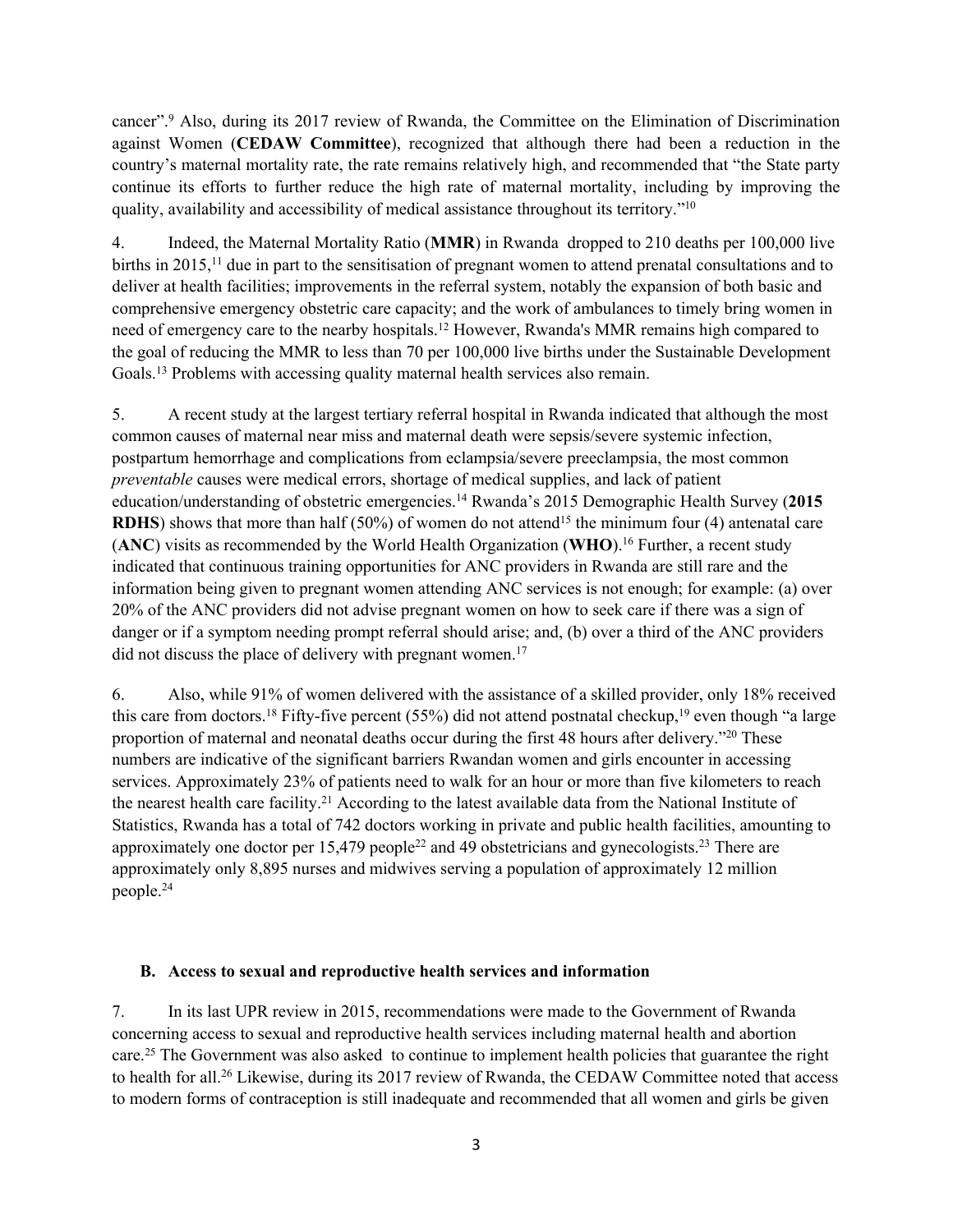"adequate access to affordable, modern methods of contraception, including emergency contraception…." 27 Further, the CESCR Committee has stated that access to sexual and reproductive health information is key to preventing unintended teenage pregnancies. 28 The Committee on the Rights of the Child (**CRC Committee**) continues to urge governments to "ensure that sexual and reproductive health education is par<sup>t</sup> of the mandatory school curriculum, and that it is developed with the involvement of adolescent girls and boys, with special attention paid to preventing early pregnancy."<sup>29</sup>

8. According to WHO and the United Nations Development Fund (**UNFPA**) adolescent girls run <sup>a</sup> disproportionate risk of dying during or after childbirth and are more vulnerable to pregnancy-related complications. <sup>30</sup> Children born to adolescent mothers are predisposed to higher risks of illness or death, and adolescent mothers are more likely to experience life-threatening complications during and after pregnancy. <sup>31</sup> Moreover, early entry into reproduction often denies young women the opportunity to pursue basic education and is detrimental to their prospects for good careers. 32 This is also confirmed by the 2015 RDHS, which notes that early childbearing constrains adolescent girls' ability to pursue educational opportunities,<sup>33</sup> thereby limiting their employment opportunities.

9. This is significant as approximately 29.5% of the entire population is between 10-19 years old<sup>34</sup> and the fertility rate for 15-19-year-olds is 44 per 1,000 according to the 2015 RDHS.<sup>35</sup> Approximately, 7% of girls aged 15-19 have begun child bearing—that is, they have either given birth or are pregnant. 36 At age 19, 21% have begun childbearing. <sup>37</sup> <sup>A</sup> strong inverse relationship exists between early childbearing and education. According to the 2015 RDHS, 13% of adolescents without formal education had started childbearing, compared to only 9% of adolescents with primary education and 4% of adolescents with secondary education. <sup>38</sup> Adolescent pregnancy also disproportionately affects low-income girls, who are more than twice as likely to start childbearing as their counterparts in the highest wealth quintile, 11% and 6% respectively.<sup>39</sup>

10. Additionally, in 2016, the Ministry of Gender and Family Promotion reported that Rwanda registered over 17,500 pregnan<sup>t</sup> girls aged between 16 and 19. 40 In the first 6 months of 2018, approximately 9,172 teenage pregnancies were recorded in health facilities.<sup>41</sup> Research conducted by Collectif des Ligues et Associations de Défense des Droits de l'Homme au Rwanda (**CLADHO**) in 2016 revealed that most consequences and problems faced by adolescents after getting pregnan<sup>t</sup> included becoming school dropouts (50%), poverty (19%), depression (11%) and other challenges such as discrimination (5%). 42 In addition, <sup>a</sup> baseline survey conducted by Imbuto Foundation revealed that only 34.2 % of first time young mothers (aged between 15 and 19 years) used contraceptive methods after delivery. 43

11. Furthermore, health care facilities that are religiously affiliated do not offer contraception. 44 This is particularly problematic since over 40% of public health care facilities in Rwanda are religiously affiliated.<sup>45</sup> As a result, women living in the areas that these facilities serve may find it more difficult to obtain contraceptives. This has led to the rise of new mini "health posts" the governmen<sup>t</sup> has set up within proximity to every Catholic hospital, <sup>46</sup> with the single purpose of <sup>g</sup>iving out contraceptives. Reports indicate that there are approximately 88 of these, tethered to about 80 percen<sup>t</sup> of the Catholic hospitals and clinics in the country.<sup>47</sup> Whilst this Government response is commended, it is difficult to assess the degree to which this measure is sufficiently addressing the needs of women and girls in accessing contraception.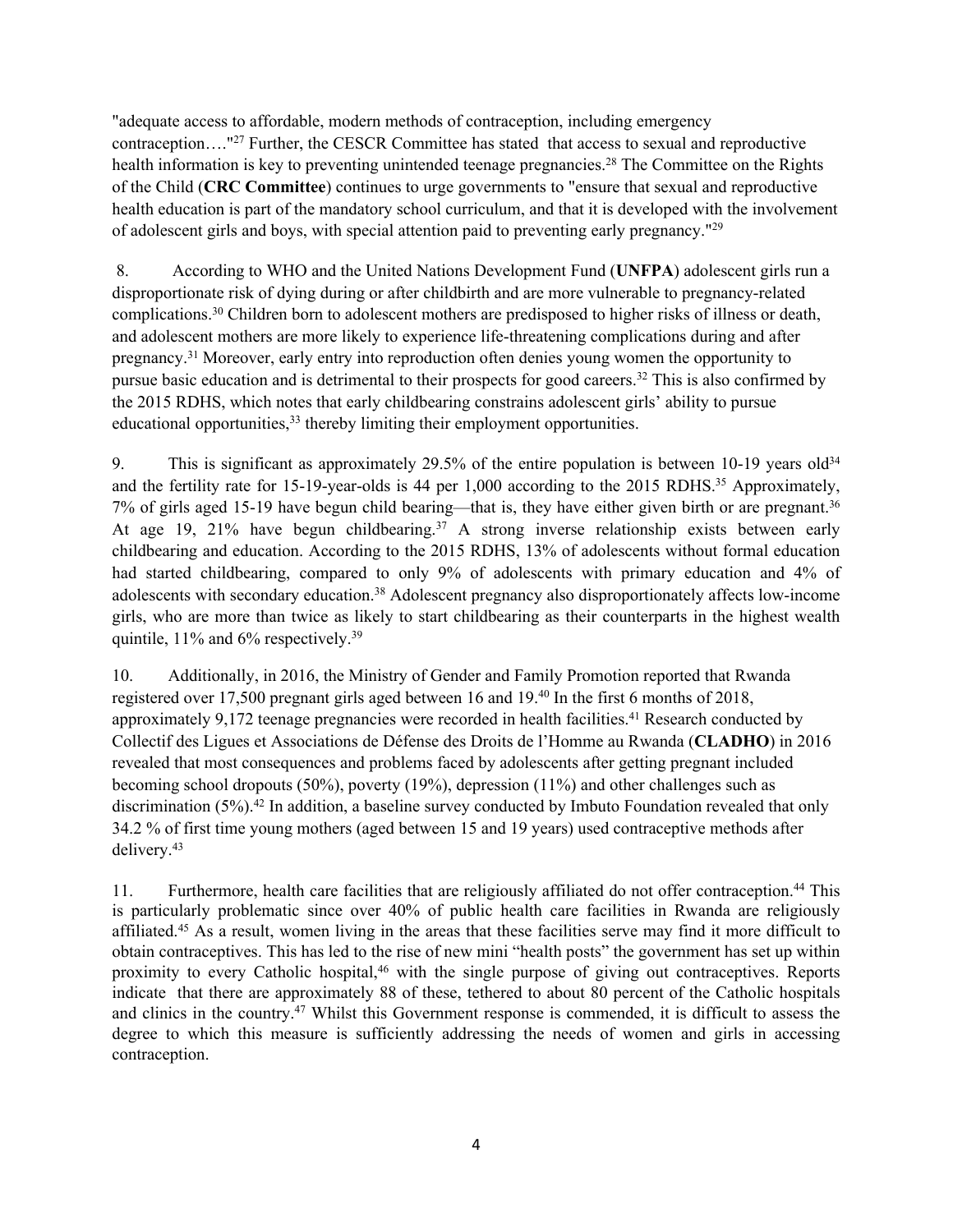#### **C. Sexual and gender-based violence against women and girls**

12. In its last review in 2015, several countries recommended to the Government of Rwanda to take measures to combat violence against women and girls which included: (a) ensuring justice for the victims; 48 (b) building institutional capacity for effectiveness in the prevention and response to genderbased violence (**GBV**); 49 and, (c) addressing resourcing issues through the redoubling of efforts to address prevention and response to GBV through enhancement,<sup>50</sup> and expansion of Isange One-Stop Centres.<sup>51</sup> A recommendation was also made to the Government to continue implementing the law on the prevention and punishment of GBV and encourage zero-tolerance among law enforcement agencies.<sup>52</sup>Several countries also made <sup>a</sup> set of recommendations to eradicate violence against girls and adolescents and, specifically, sexual violence perpetrated against children.<sup>53</sup> The majority of recommendations made in relation to combatting GBV in the last review were supported by the Government of Rwanda (and were at the time, recorded as implemented or implementation in process).

13. The CEDAW Committee had previously expressed concern regarding the "prevalence of different forms of violence against women, in particular sexual violence and domestic violence" and the lack of information on the extent of the problem in Rwanda. 54 The CEDAW Committee reiterated the same in 2017 highlighting that "the number of women who are victims of gender-based violence, including sexual violence, is particularly high in Rwanda." 55

14. Whilst the Government of Rwanda has made progressive developments in its attempt to eliminate GBV, for instance by expanding the number of Isange One-Stop Centres (**IOSC**) from 7 in 2013 to 44 in 2017, 56 sexual and gender-based violence continues to be widespread and <sup>a</sup> prevalent danger for adolescent girls and women. The 2015 RDHS found that 10% of adolescent girls in Rwanda experienced sexual violence by age 18, and 16% experienced sexual violence by age 22.<sup>57</sup> Further, adolescent girls aged between 15 and 19 were less likely than older women aged between 40 and 49 to repor<sup>t</sup> ever having experienced sexual violence. <sup>58</sup> Between 2015 and 2018, over 49,000 victims of GBV were assisted through the various IOSCs in the country. <sup>59</sup> However, it was noted in <sup>a</sup> recent evaluation of the effectiveness of the IOSCs that in order to be more effective in the prevention of GBV it is "important that more cases are brought to justice and that more perpetrators are prosecuted successfully. The system of collection of evidence needs therefore to be further improved."<sup>60</sup>

15. Other areas that require improvement include addressing the effectiveness of avenues for recourse for victims of GBV, who continue to face significant barriers when accessing justice. Indeed, accessing justice, as <sup>a</sup> means of strengthening responses to GBV, was <sup>a</sup> prevailing theme in the set of recommendations made in the last review. In Rwanda, <sup>a</sup> commonly reported issue that impacts access is the long waiting time for <sup>a</sup> case to be prosecuted as the National Public Prosecution Authority (**NPPA**) navigates impediments to obtaining the required evidence to successfully bring cases to court. One of the cited reasons is gaps in obtaining evidence in <sup>a</sup> timely manner by the Rwanda Investigation Bureau, which in turn impacts the NPPA's ability to proceed with prosecuting reported cases.<sup>61</sup> Statistics from the office of the NPPA show that out of 3,001 rape cases reported in 2017/2018, 1,096 cases were dismissed, out of 538 defilement cases, 273 cases were dismissed and out of 1,093 domestic violence cases reported, 301 cases were dismissed due to insufficient evidence.<sup>62</sup> Additionally, an evaluation report by the United Nations shows that access to the full range of legal services by victims of sexual violence remains <sup>a</sup> grea<sup>t</sup> challenge and this includes access to legal aid, which, again, impedes access to justice.<sup>63</sup>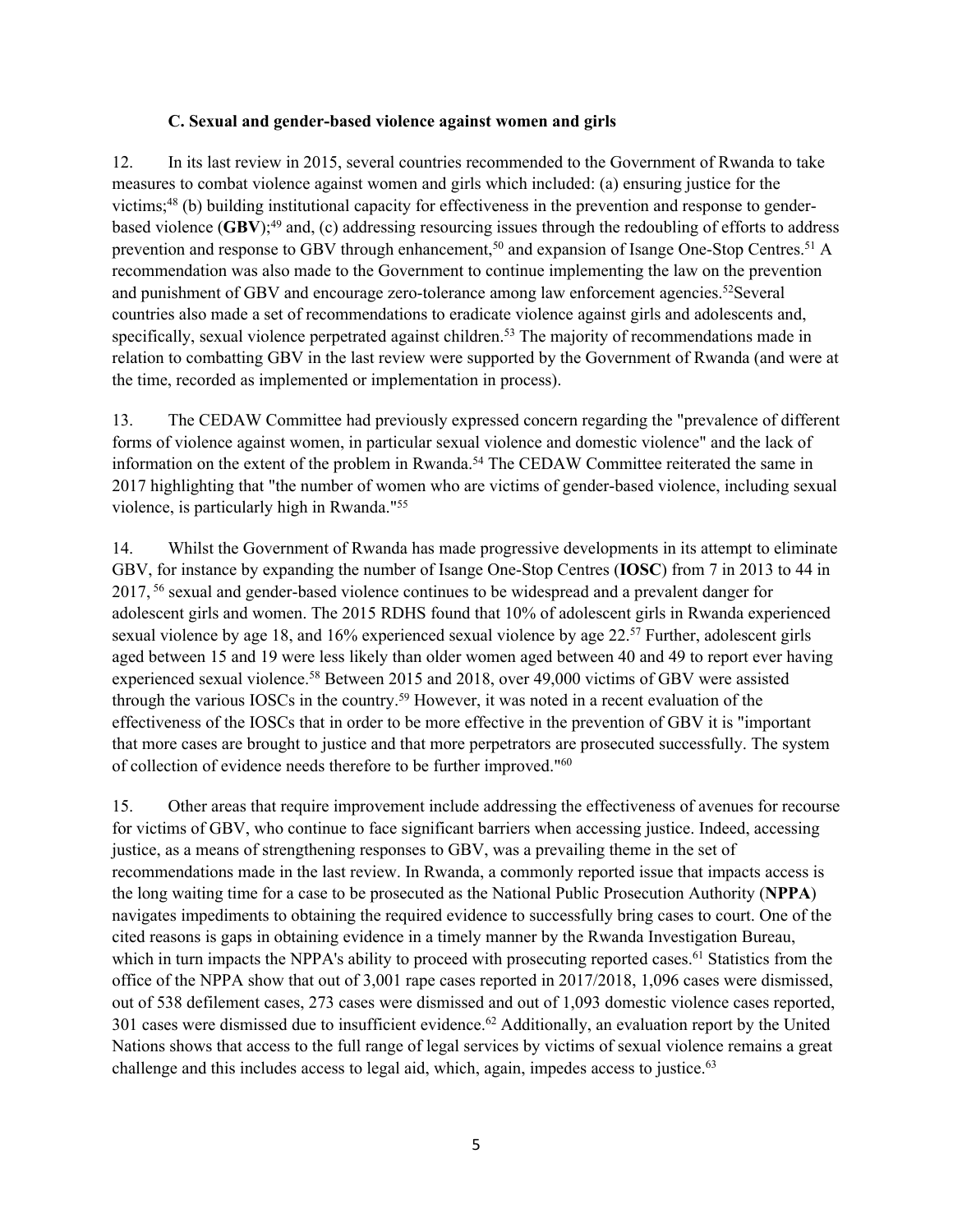#### **D. Access to safe legal abortion and post-abortion care**

16. At the last UPR review, recommendations were given to the Government of Rwanda to: (a) review national legislation to reduce the high levels of maternal mortality caused by illegal abortion in the country, as well as the imprisonment of women for this reason; 64 (b) ensure access to safe abortion services and remove punitive provisions imposed on women who undergo abortions;<sup>65</sup> (c) simplify the procedures for abortions envisaged by the penal code; 66 (d) continue to implement the law on prevention and punishment of GBV and encourage zero-tolerance among law enforcement agencies for GBV; (e) eliminate, as <sup>a</sup> first step, the judicial and administrative barriers that preven<sup>t</sup> women from accessing safe and legal abortions; and, (f) protect women from being reported and arrested or going to jail for unsafe abortion as well as review the penal code in order to decriminalise abortion. 67

17. The governmen<sup>t</sup> of Rwanda has taken some steps to implement these recommendations. For instance, in September 2018, the governmen<sup>t</sup> revised its penal code, which had previously required <sup>a</sup> "competent court" to certify that <sup>a</sup> woman had become pregnan<sup>t</sup> as <sup>a</sup> result of rape, incest, or forced marriage before she could access <sup>a</sup> legal abortion. This effectively created <sup>a</sup> barrier because the legal process to obtain such authorisation was often long, cumbersome and confusing. Under the current penal code, women and girls are no longer required to obtain <sup>a</sup> court authorization. Whilst the person requesting abortion is no longer required to provide evidence, if she is subsequently found to have provided false information so that an abortion can be performed, she will be liable in accordance with the law. <sup>68</sup> Also, abortion is now allowed where the pregnan<sup>t</sup> person is <sup>a</sup> minor, in addition to the other previously existing legal grounds.<sup>69</sup> The Government of Rwanda's removal of the court authorisation requirement and the addition of <sup>a</sup> new ground for <sup>a</sup> legal abortion demonstrates the country's continued commitment to ensure compliance with international human rights standards and implement some of the recommendations made in the last UPR review in 2015. However, abortion is ye<sup>t</sup> to be decriminalised as was recommended.

18. In addition, doctors alone are permitted by the penal code to provide abortions, which is not in line with recommendations by the WHO allowing for mid-level healthcare providers such as nurses and mid-wives to provide abortion services. Further, anyone who requests an abortion on the ground of the risk of health to the person or the foetus will be required to submit <sup>a</sup> confirmation which is signed by two medical doctors, one being <sup>a</sup> specialist in the area of obstetrics and gynaecology. 70 This requirement for the involvement of multiple doctors is onerous in <sup>a</sup> country such as Rwanda which, as earlier discussed, has <sup>a</sup> limited number of doctors, including specialists, and serves as <sup>a</sup> continuing barrier to access safe and legal abortion. This is particularly the case where in 2016, for instance, Rwanda had an average of one (1) doctor per 12,000 people compared to the recommended WHO standards of one doctor (1)per 1000 people.<sup>71</sup> Further, this requirement disproportionately affects low income women and girls and those living in rural areas.

19. Notwithstanding that abortion has been legalised for minors, they will still be required to be accompanied by a parent or legal guardian and present a birth certificate.<sup>72</sup> This is problematic for several reasons; there is intense social stigma around adolescents' sexuality which is intricately and comprehensively woven into Rwanda's social fabric and can preven<sup>t</sup> adolescents from discussing their pregnancy with their parents. For instance, <sup>a</sup> recent study showed that "rape, in particular, is surrounded by <sup>a</sup> culture of silence and girls are often too scared to repor<sup>t</sup> this as they feel that they will not be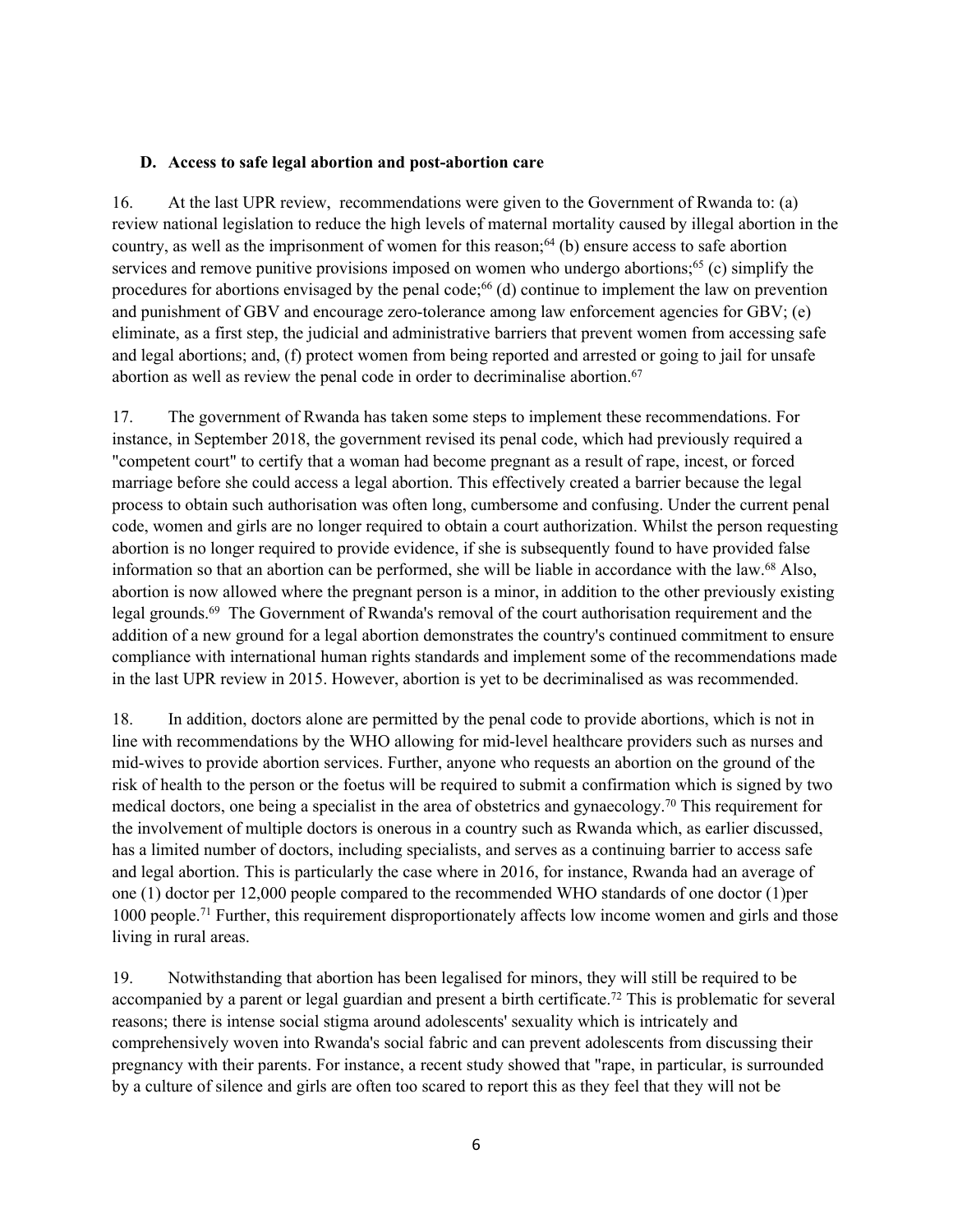believed or will even be accused of provoking the perpetrator." 73 Therefore, even where an adolescent has been <sup>a</sup> victim of sexual violence and as such satisfies one of the grounds for access to legal abortion, she may not access this due to the stigma that surrounds sexual violence.

20. One immediate consequence for those unable to access safe abortion is exposure to unsafe abortion. Complication rates are highest for procedures that are induced by women themselves (67%) or are performed by traditional healers (61%), the kinds of procedures that low-income rural women are more likely than other women to have. <sup>74</sup> Anyone who self-induces an abortion will also be subject to criminal liability. 75

21. Human rights bodies such as the CRC Committee have consistently reminded states to decriminalise abortion. Nevertheless, adolescent girls and women in Rwanda continue to be incarcerated for obtaining an abortion. While the President of Rwanda has taken the initiative since December 2016 to gran<sup>t</sup> pardons to some of the women and girls who have been imprisoned due to abortion-related offences, <sup>76</sup> this is a piece-meal approach which still fails to address the root causes.<sup>77</sup>

22. Post-abortion care (**PAC**) encompasses <sup>a</sup> set of interventions to respond to the needs of women and girls who have miscarried or induced an abortion. There is limited data and information available that is specific to PAC and related services in Rwanda within the period of 2015 to 2020. It is therefore difficult to assess the level of progress, if any, that has been made by the Government in increasing access to PAC. It has been recognised that PAC should be integrated with other available maternal health services.<sup>78</sup> However, the potential for prosecution deters Rwandan women and girls from seeking necessary post-abortion treatment after procuring unsafe abortions. <sup>79</sup> About 30% of those who experience complications are ultimately unable to access PAC and treatment at health centres. 80 For those that seek care, barriers to access to quality care include inadequate equipment and medical supplies in health care facilities and insufficient training of health care providers. <sup>81</sup> Moreover, very few providers employ techniques recommended by the WHO for treating uncomplicated post-abortion cases.<sup>82</sup>

23. The large demand for PAC services in Rwanda results in significant costs for individuals and the Rwandan health system as <sup>a</sup> whole. A2014 study estimated that the annual average cost of PAC per person in Rwanda is USD 93, while the annual national cost is USD 1.7 million.<sup>83</sup> The study states that "[s]atisfying all demands for PAC would raise the national cost to USD 2.5 million per year," adding that "PAC comprises <sup>a</sup> significant share of total expenditure in reproductive health in Rwanda."<sup>84</sup> Improving access to safe abortions would reduce the need for PAC and enhance Rwanda'<sup>s</sup> ability to provide sufficient access to PAC services.

24. In March 2012, Rwanda released its first National Comprehensive Treatment Protocol for PAC services<sup>85</sup> which indicates that the government recognises and acknowledges the importance of PAC. However, the ongoing lack of adequate access to the service is particularly dismal given that 20% of women in Rwanda will, during their reproductive years, need medical care for abortion-related complications. 86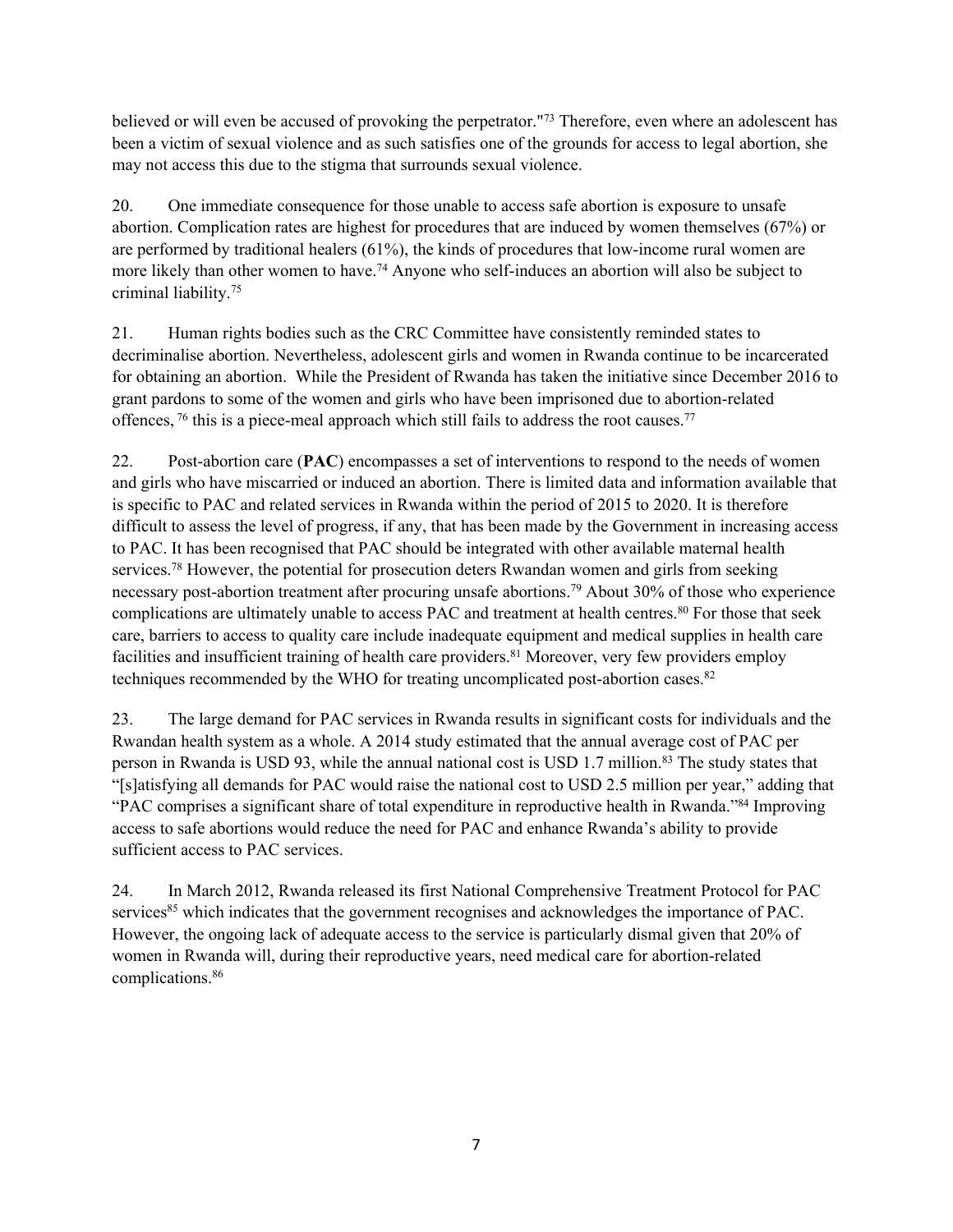## **E. Questions for the Government of Rwanda**

- I. What amount of its budget is the Government of Rwanda allocating to providing maternal health and related services? How does the Government plan to expand access to health care facilities with adequately trained health workers and equipment? How does it plan to improve access to quality health care throughout the duration of <sup>a</sup> woman'<sup>s</sup> pregnancy, from antenatal, delivery, to postnatal care, including for low-income and rural women?
- II. What measures are being taken by the Government of Rwanda to demonstrate the effectiveness of investigations and prosecution of perpetrators of sexual and gender-based violence, including effective mechanisms for accountability and redress? What information is available on the penalties imposed on perpetrators and on redress and compensation afforded to the victims? What is being done to enhance the effectiveness of ISOCs based on the outcome of the recent evaluations?
- III. How are the delays arising from the time that the Rwanda Investigation Bureau investigates the commission of an offence of sexual and gender-based violence to the time the NPPA prosecutes being managed to ensure justice for victims?
- IV. What is the Government doing to address the burdensome authorization requirement by two doctors and to ensure that mid-level healthcare providers are permitted to perform abortions?
- V. What effort is the Government of Rwanda making to ensure that third party authorisation/parental consent and need for <sup>a</sup> birth certificate, as provided in the Law determining Offences and Penalties of 2018, do not hinder adolescents' access to safe abortion services?
- VI. What concrete measures is the Government of Rwanda taking to develop clear guidelines for health care providers to improve the accessibility and availability of sexual and reproductive health services, including safe abortion services, to adolescents in line with the Law determining Offences and Penalties of 2018?
- VII. What steps is the Government of Rwanda taking to ensure that women and adolescents have access to the full range of family planning and contraceptive services and information? What amount of its budget is the Government allocating to providing these services?
- VIII. What steps is the Government taking to protect the right of adolescents to make decisions about their reproductive health and provide them with access to information that would enable them to make informed decisions?

## **F. Recommendations for the Government of Rwanda**

I. The Government of Rwanda should further address preventable maternal mortality by implementing measures that include increasing the number of health care facilities equipped and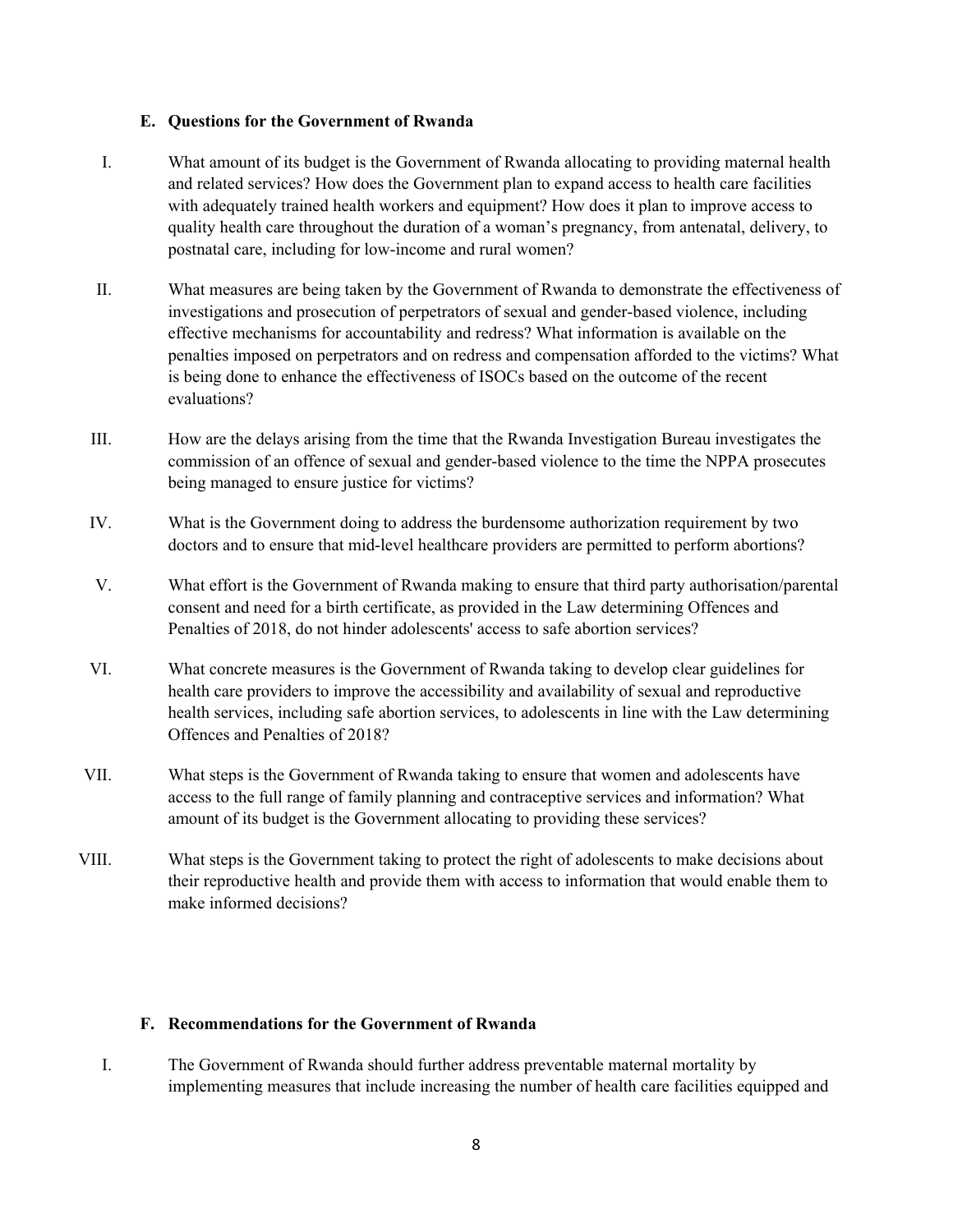staffed to handle basic and emergency obstetric care, especially in low-income and rural areas, and increasing the number of skilled health care providers able to offer quality and convenient antenatal care and postnatal care, as well as skilled assistance during childbirth.

- II. The Government should continue to implement measures to address the high rates of GBV and provide victims with the necessary medical, psychosocial and legal services. It should also take all steps necessary to prevent, investigate, and prosecute incidents of violence against women and girls. Further, the governmen<sup>t</sup> should gather data on the issue, in order to be able to monitor, evaluate and improve the effectiveness of the different initiatives it is implementing.
- III. It should ensure that more cases reported at the IOSCs are brought to justice and that more perpetrators are prosecuted successfully. The Government should further ensure that the system of collection of evidence at the IOSCs is improved.
- IV. The Government of Rwanda should initiate civic education campaigns to ensure sufficient and non-discriminatory access to family planning information and develop comprehensive guidelines obligating health care facilities to provide accurate and comprehensive family planning information, without discrimination. The Government should take concrete steps to ensure adequate, consistent and non-discriminatory access to quality and affordable contraceptive services, for all persons including adolescents and those with low income and those living in rural areas.
- V. The Government should remove all procedural barriers that impede access safe abortion services including allowing mid-level providers to provide abortion, removing the requirement of certification from two doctors for an abortion, and ensuring parental consent or birth certificate requirements do not preven<sup>t</sup> adolescents from accessing needed services.

We hope that this information is useful during the Council's review of Rwanda. If you would like further information, please do not hesitate to contact the undersigned.

Evelyne Opondo Onyema Afulukwe Dr. Aflodis Kagaba Senior Regional Director for Africa Senior Counsel for Africa Executive Director Center for Reproductive Rights Center for Reproductive Rights Human Development Initiative

Orgerna Afulurive



<sup>1</sup> In accordance with paragraph 3(m) of the Annex to the Human Rights Council resolution 5/1 of 18 June 2007.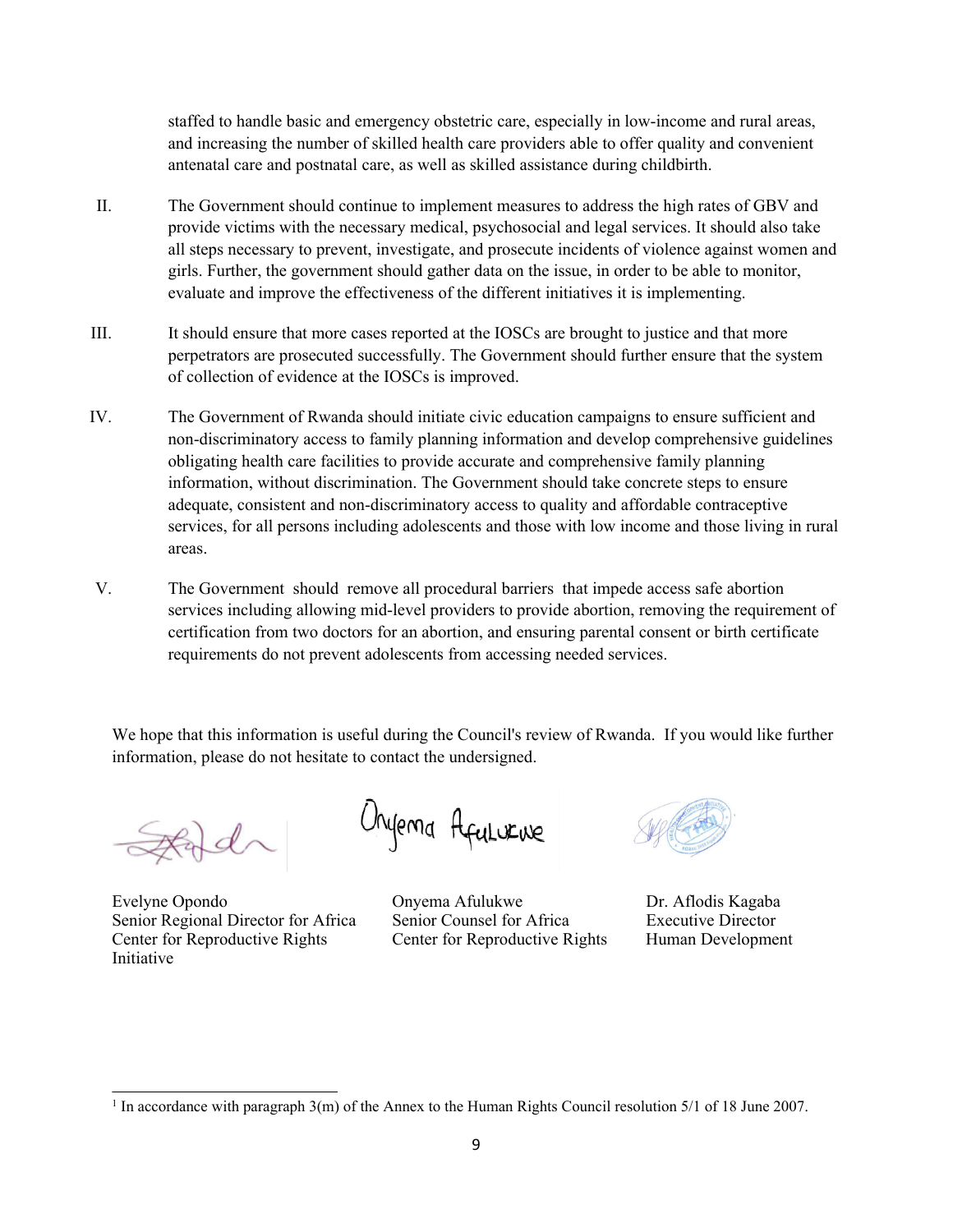<sup>2</sup> Rwanda National Report, Human Rights Council Working Group on the Universal Periodic Review Twenty-third session 2-13 November 2015 National Report submitted in accordance with paragraph 5 of the annex to Human Rights Council resolution 16/21[herein the Rwanda National Report].

<sup>3</sup> Rwanda National Report, second cycle, recommendation 135.66 (South Africa).

<sup>4</sup> Rwanda National Report, second cycle, recommendation 133.42 (Djibouti).

<sup>5</sup> Rwanda National Report, second cycle, recommendation 135.67 (Albania).

 $6$  Law N° 21/2016 of 20/05/2016 (Rwanda).

7 Law Nº32/2016 of 28/08/2016 (Rwanda).

<sup>8</sup> Committee on Economic and Social Cultural Rights (CESCR), *General Comment No. <sup>22</sup> (2016) on the Right to* sexual and reproductive health (article 12 of the International Covenant on Economic, Social and Cultural Rights), at 8 Para 30 E/C.12/GC/22 (hereinafter, CESCR General Comment No.22).

9 *Id* Para 18.

<sup>10</sup> CEDAW Committee, *Concluding Observations: Rwanda*, para. 38(a) U.N. Doc. CEDAW/C/RWA/CO/7-9 (2017).

<sup>11</sup> National Institute of Statistics of Rwanda, *Rwanda Demographic Health Survey 2014-2015*, (2016) available at <http://dhsprogram.com/pubs/pdf/FR316/FR316.pdf> [herein 2015 RDHS].

<sup>12</sup> Convention on the Rights of the Child, *Combined Fifth and Sixth Periodic Reports submitted by Rwanda under article 44 of the Convention*, due in 2018\* (19 March 2019) available at

<https://digitallibrary.un.org/record/3797997?ln=en>.

<sup>13</sup> UN General Assembly, Res. 70/1, *Transforming our world: the 2030 Agenda for Sustainable Development*, para. 3.1, A/RES/70/1 (21 Oct. 2015).

<sup>14</sup> Benimana C, Small M, Rulisa S, *Preventability of maternal near miss and mortality in Rwanda: <sup>A</sup> case series from the University Teaching Hospital of Kigali (CHUK)*. PLOS ONE 13(6): e0195711 (2018) available at <https://doi.org/10.1371/journal.pone.0195711>.

<sup>15</sup> National Institute of Statistics of Rwanda, et al., *Rwanda Demographic Health Survey* 2014-2015: Key Findings 8 (2015) available at <http://dhsprogram.com/pubs/pdf/SR229/SR229.pdf>.

<sup>16</sup> Ornella Lincetto, et. al., *Antenatal care, in The Partnership for Maternal, Newborn & Child Health, Opportunities for Africa's Newborns* available at

<https://www.who.int/pmnch/media/publications/oanfullreport.pdf>.

<sup>17</sup> Rurangirwa, A.A., Mogren, I., Ntaganira, J. et al. *Quality of antenatal care services in Rwanda: assessing practices of health care providers*. BMC Health Serv Res 18, 865 (2018) available at <https://doi.org/10.1186/s12913-018-3694-5>.

18 2015 RDHS *supra* note 18, at 121.

19 *Id,* at 122.

20 *Id,* at 122.

<sup>21</sup> Republic of Rwanda, *Ministry of Health, Family Planning Strategic Plan 3 2012-2016*, (Dec. 2012) available at <http://www.moh.gov.rw/fileadmin/templates/Docs/Rwanda-Family-Planning-Strategic-2012-2013.pdf>.

<sup>22</sup> Republic of Rwanda and National Institute of Statistics of Rwanda, Statistical Yearbook xvii (2016) available at [statistics.gov.rw/file/5077/download?token=KKp3ISIv.](http://statistics.gov.rw/file/5077/download?token=KKp3ISIv.)

<sup>23</sup> Obstet Gynecol. 2019 Jul; 134(1):149-156. doi: 10.1097/AOG.0000000000003317.

Increased Rwandan Access to Obstetrician-Gynecologists Through <sup>a</sup> U.S.-Rwanda Academic Training Partnership.Small M1, Magriples U, Ghebre R, Bazzett-Matabele L, Ntirushwa D, Kitessa D, Ntasumbumuyange D, Lantos P, Ngabonziza E, Hill W, Ruzindana K, Rukundo JD, Moscovitz AN, Bagambe P, Brown H, Rulisa S. <sup>24</sup> WHO, et al.,*The State of the World's Midwifery 2014: <sup>A</sup> Universal Pathway, <sup>A</sup> Women's Right to Health* ,158 (2014) available at [https://www.unfpa.org/sites/default/files/pub-pdf/EN\\_SoWMy2014\\_complete.pdf](https://www.unfpa.org/sites/default/files/pub-pdf/EN_SoWMy2014_complete.pdf).

<sup>25</sup> See the sections of this report discussing maternal health and abortion care.

<sup>26</sup> Rwanda National Report, second cycle, recommendation 134.78 (Mauritius).

<sup>27</sup> CEDAW Committee, *Concluding Observations: Rwanda*, paras. 38(c), 39 (d) U.N. Doc. CEDAW/C/RWA/CO/7-9 (2017).

28 See for instance, CESCR Committee, *Concluding observations to the initial repor<sup>t</sup> of Mali,* para 49(c)

E/C.12/MLI/CO/1 (2018); ESCR Committee *Concluding observations on the initial repor<sup>t</sup> of South Africa*, para. 66 (c), E/C.12/ZAF/CO/1 (2018).

<sup>29</sup> CROC, Concluding Observations for Argentina CRC/C/ARG/CO/5-6, para. 32(a) (2018).

<sup>30</sup> UNFPA, *State of World Population 2013: Motherhood in Childhood: Facing the challenge of adolescent pregnancy*, (2013) available at https://www.unfpa.org/sites/default/files/pub-pdf/EN-SWOP2013.pdf; WHO & UNFPA, *Pregnant Adolescents: Delivering on Global Promises of Hope 10*, (2006) available at [https://apps.who.int/iris/bitstream/handle/10665/43368/9241593784\\_eng.pdf;jsessionid=7E91D6E44B0E7229DBD](https://apps.who.int/iris/bitstream/handle/10665/43368/9241593784_eng.pdf;jsessionid=7E91D6E44B0E7229DBD69291F7AD4E4F?sequence=1)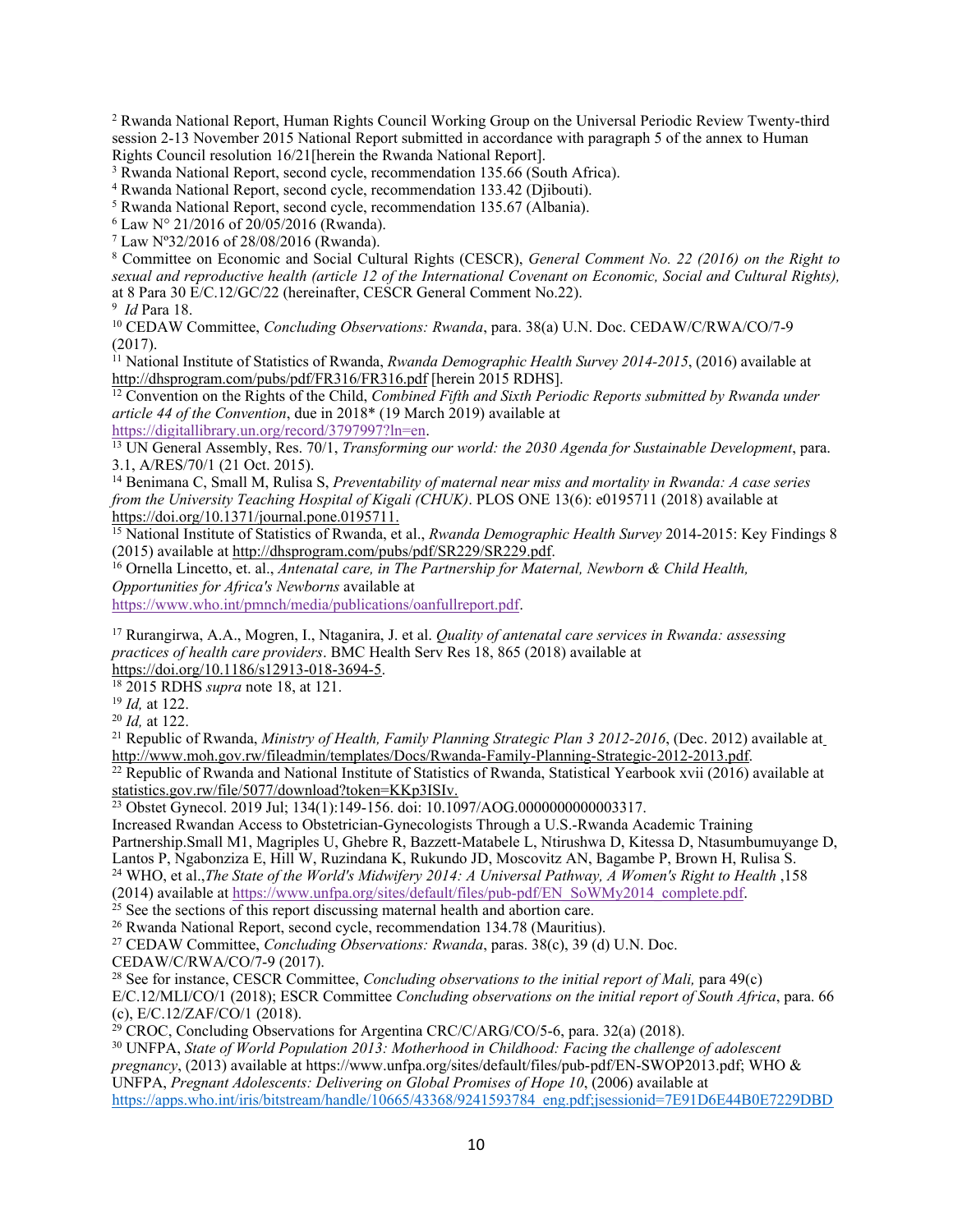[69291F7AD4E4F?sequence=1](https://apps.who.int/iris/bitstream/handle/10665/43368/9241593784_eng.pdf;jsessionid=7E91D6E44B0E7229DBD69291F7AD4E4F?sequence=1) , WHO, Fact sheet, *Adolescent Pregnancy* (2018) available at

https://www.who.int/news-room/fact-sheets/detail/adolescent-pregnancy; Rachel Roberts*, A teenage girl dies every 20 minutes through pregnancy or childbirth, latest figures show* (2017), available at

[https://www.independent.co.uk/News/health/teenage-girl-dies-every-20-minutes-through-pregnancy-or-childbirth](https://www.independent.co.uk/News/health/teenage-girl-dies-every-20-minutes-through-pregnancy-or-childbirth-save-the-children-foreign-aid-a7834571.html)[save-the-children-foreign-aid-a7834571.html](https://www.independent.co.uk/News/health/teenage-girl-dies-every-20-minutes-through-pregnancy-or-childbirth-save-the-children-foreign-aid-a7834571.html)

<sup>31</sup> WHO, Fact sheet, *Adolescent Pregnancy*, (2018) available at [https://www.who.int/news-room/fact](https://www.who.int/news-room/fact-sheets/detail/adolescent-pregnancy)[sheets/detail/adolescent-pregnancy](https://www.who.int/news-room/fact-sheets/detail/adolescent-pregnancy)

32 *Id.*

33 2015 RDHS at 73.

<sup>34</sup> Republic of Rwanda, Ministry of Health, 2012-2016 Family Planning Strategic Plan 3 (Dec. 2012), *available at* <http://www.moh.gov.rw/fileadmin/templates/Docs/Rwanda-Family-Planning-Strategic-2012-2013.pdf> [hereinafter Rwanda, 2012 Family Planning Strategic Plan]at 18.

35 2015 RDHS, at 66-67.

36 *Id*., at 10.

37 2015 RDHS, at 73.

38 *Id*. at 76.

39 *Id*.

40 Théophile Niyitegeka, *Over 17,000 premature unwanted pregnancies recorded in 2016* (May 2017) available at <http://www.en.igihe.com/news/over-17-000-premature-unwanted-pregnancies.html>

41 Lydia Atieno, *Adolescents and contraception: What is the way forward?* (October 2019) available at <https://www.newtimes.co.rw/lifestyle/adolescents-and-contraception-what-way-forward.

<sup>42</sup> CLADHO, *Report on early/unwanted pregnancy for under 18 years in 10 districts of Rwanda* (2016).

43 Imbuto Foundation, First Time Young Mothers Project Pilot.

<sup>44</sup> Dieudonné Muhoza Ndaruhuye et al., *Demand and Unmet Need for Means of Family Limitation in Rwanda*, 35(3) Int'l Perspectives on Sexual & Reproductive Health 123 (Sept. 2009). Ryan Lenora Brown, *How Rwanda's Catholic clinics struck <sup>a</sup> contraception compromise* (2 January 2019) available at

[https://www.csmonitor.com/World/Africa/2019/0102/How-Rwanda-s-Catholic-clinics-struck-a-contraception](https://www.csmonitor.com/World/Africa/2019/0102/How-Rwanda-s-Catholic-clinics-struck-a-contraception-compromise)[comprom](https://www.csmonitor.com/World/Africa/2019/0102/How-Rwanda-s-Catholic-clinics-struck-a-contraception-compromise)ise

<sup>45</sup> Id.; Julie Sol, Family Planning in Rwanda – How a Taboo Topic Became Priority Number One 22 (2008), *available at* [https://www.intrahealth.org/sites/ihweb/files/attachment-files/fp\\_in\\_Rwanda.pdf](https://www.intrahealth.org/sites/ihweb/files/attachment-files/fp_in_Rwanda.pdf)

46 *Id.*

47 *Id.*

<sup>48</sup> Rwanda National Report, second cycle, recommendation 133.24 (Singapore).

<sup>49</sup> Rwanda National Report, second cycle, recommendation 133.25 (Uganda).

<sup>50</sup> Rwanda National Report, second cycle, recommendation 134.43 (Republic of Korea).

<sup>51</sup> Rwanda National Report, second cycle, recommendation 134.44 (Cuba).

<sup>52</sup> Rwanda National Report, second cycle, recommendation 134.45 (Sweden).

<sup>53</sup> Rwanda National Report, second cycle, recommendation 133.23 (Nicaragua), recommendation 135.32 (Sierra Leone) and recommendation 134.41 (Portugal).

<sup>54</sup> CEDAW Committee, *Concluding Observations: Rwanda*, para 25, U.N. Doc CEDAW/C/RWA/CO/6 (2009).

<sup>55</sup> CEDAW Committee, *Concluding Observations: Rwanda,* para 22, U.N. Doc. CEDAW/C/RWA/CO/7-9 (2017).

<sup>56</sup> CROC, Rwanda National Report.

57 2015 RDHS at 275.

58 *Id*, RDHS at 275. At the time of submitting this letter, the Demographic and Health Survey for Rwanda for the period November 2019 – May 2020, which will include domestic violence as <sup>a</sup> survey characteristic, was in

progress. 59 Tumani Geno Ochieng, *Rwanda's Holistic Approach to Tackling the Different Faces of Gender-Based Violence (GBV),* United Nations (30 August 2019) available at [https://rwanda.un.org/en/15872-rwandas-holistic-approach](https://rwanda.un.org/en/15872-rwandas-holistic-approach-tackling-different-faces-gender-based-violence-gbv)[tackling-different-faces-gender-based-violence-gbv](https://rwanda.un.org/en/15872-rwandas-holistic-approach-tackling-different-faces-gender-based-violence-gbv).

<sup>60</sup> Republic of Rwanda and United Nations, *Report on the Final Evaluation of the project for the national scale up of the Isange One-Stop Centre Model in Rwanda,* at page 41, (2016).

<sup>61</sup> Rwanda Today, *No Justice for gender-based violence victims* (21 May 2019) available at

[http://rwandatoday.africa/news/No-justice-for-gender-based-violence-victims/4383214-5124672-](http://rwandatoday.africa/news/No-justice-for-gender-based-violence-victims/4383214-5124672-whs36a/index.html)

[whs36a/index.html](http://rwandatoday.africa/news/No-justice-for-gender-based-violence-victims/4383214-5124672-whs36a/index.html).

62 See also

[https://nppa.gov.rw/fileadmin/user\\_upload/NPPA%20GENERAL%20ASSEMBLY%202012/IBYAGEZWEHO\\_N\\_](https://nppa.gov.rw/fileadmin/user_upload/NPPA%20GENERAL%20ASSEMBLY%202012/IBYAGEZWEHO_N_UBUSHINJACYAHA_BUKURU_MU_MWAKA_WA_2018-2019.pdf) [UBUSHINJACYAHA\\_BUKURU\\_MU\\_MWAKA\\_WA\\_2018-2019.pdf](https://nppa.gov.rw/fileadmin/user_upload/NPPA%20GENERAL%20ASSEMBLY%202012/IBYAGEZWEHO_N_UBUSHINJACYAHA_BUKURU_MU_MWAKA_WA_2018-2019.pdf)